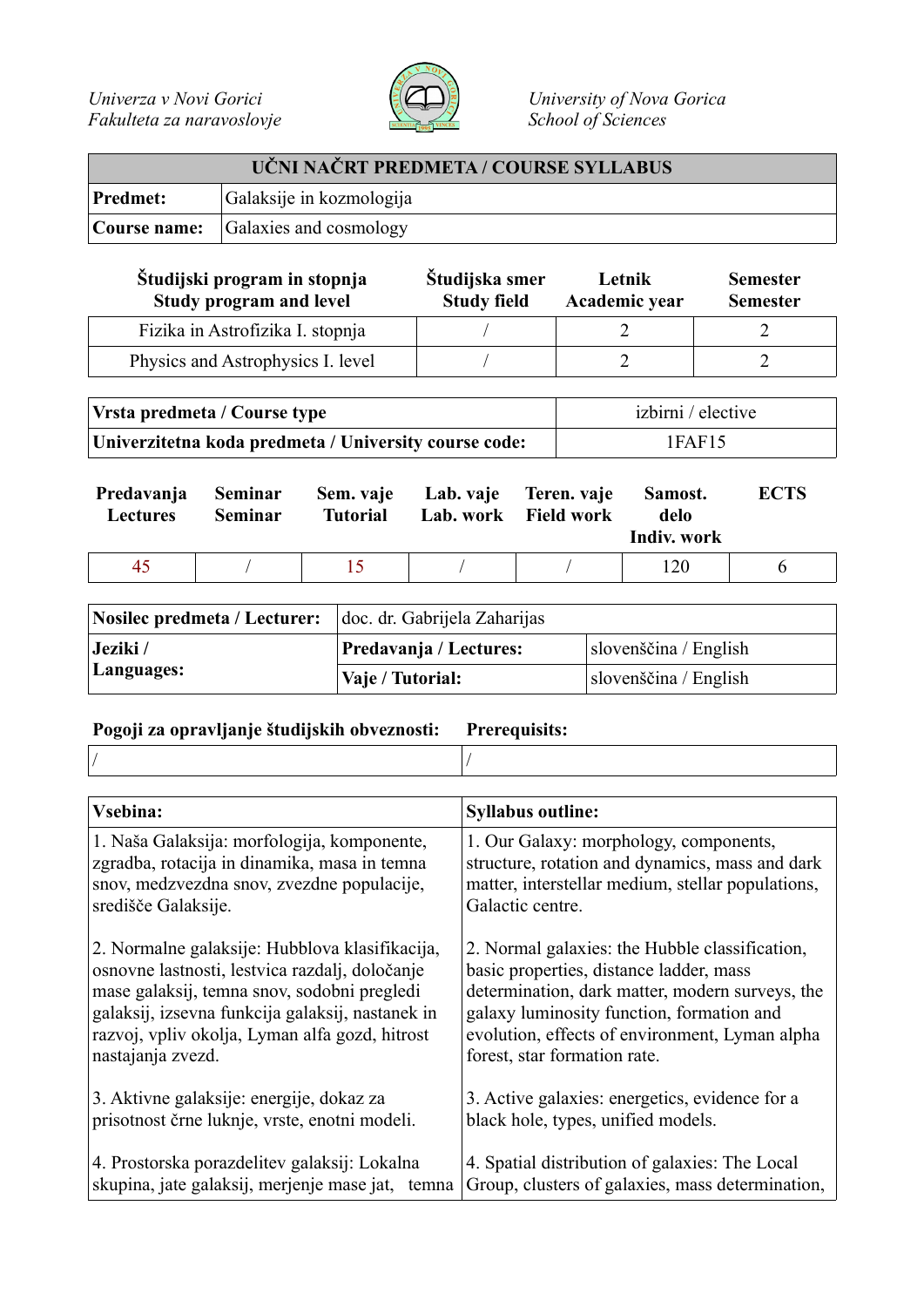

*Univerza v Novi Gorici Univerza v Novi Gorici University of Nova Gorica E University of Nova Gorica School of Sciences* 

| snov, struktura vesolja na velikih skalah.                                                       | dark matter, large-scale structure.                                                                                  |
|--------------------------------------------------------------------------------------------------|----------------------------------------------------------------------------------------------------------------------|
| 5. Kozmologija: zgodovina, opazovalni dokazi                                                     | 5. Cosmology: history, observational evidence                                                                        |
| za prapok, uvod v prapok, prvinska                                                               | for the Big Bang, introduction to the Big Bang,                                                                      |
| nukleosinteza in prasevanje.                                                                     | primordial nucleosynthesis and CMB emission.                                                                         |
| 6. Kozmološko načelo, Hubblov zakon,                                                             | 6. Cosmological principle, Hubble's law,                                                                             |
| kozmološki rdeči premik, Friedmanova enačba,                                                     | cosmological redshift, Friedman's equation,                                                                          |
| kozmološki modeli.                                                                               | cosmological models.                                                                                                 |
| 7. Merjenje kozmoloških parametrov, pospešeno<br>širjenje vesolja, odprta vprašanja kozmologije. | 7. Measurements of cosmological parameters,<br>accelerated expansion of the Universe, open<br>problems in cosmology. |

## **Temeljni literatura in viri / Basic readings:**

Peter Schneider, "Extragalactic Astronomy And Cosmology, An Introduction", Springer, 2006 Ryden, Introduction to Cosmology, Addison-Wesley, 2002

| Cilji in kompetence:                                | <b>Objectives and competences:</b>                |
|-----------------------------------------------------|---------------------------------------------------|
| - razumevanje osnovnih konceptov evolucije          | - understanding of basic concepts in galaxy       |
| galaksij in njihova klasifikacija; jate galaksij in | evolution and classification, galaxy clusters and |
| fizika AGN-jev                                      | AGN physics                                       |
| - spoznavanje in razumevanje odprtih vprašanj v     | - introduction to basics concepts and open        |
| kozmologiji.                                        | questions in cosmology.                           |

| Predvideni študijski rezultati:                                                                         | <b>Intended learning outcomes:</b>                                                                 |
|---------------------------------------------------------------------------------------------------------|----------------------------------------------------------------------------------------------------|
| Študenti bodo osvojili pojme in koncepte:                                                               | Students will learn:                                                                               |
| - poznavanje osnovnih komponent in dinamike<br>naše galaksije; okolja jat galaksij in fizka AGN-<br>jev | - main components and dynamics of our galaxy;<br>of galaxy cluster environments and AGN<br>physics |
| - poznavanje evolucije in klasifikacije galaksij;<br>- poznavanje osnov kozmoloških modelov.            | - details of evolution and classification of<br>galaxies;<br>- basic of the cosmological model.    |

| Metode poučevanja in učenja: | Learning and teaching methods: |  |
|------------------------------|--------------------------------|--|
| - predavanja                 | - lectures                     |  |
| - računske vaje              | - tutorial                     |  |

| Načini ocenjevanja:<br>Utež / Weight Assessment: |
|--------------------------------------------------|
|--------------------------------------------------|